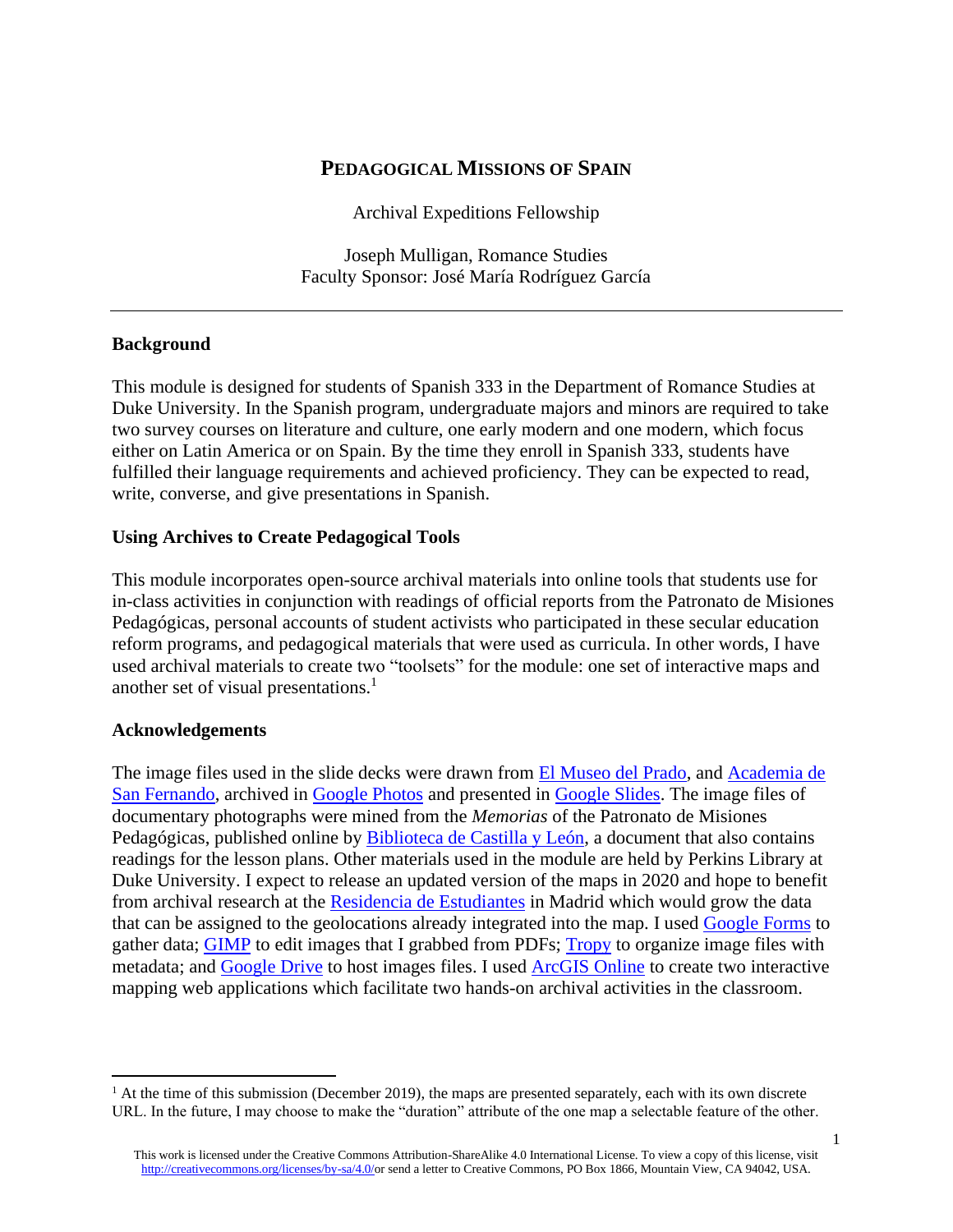

Interactive Maps of Misiones Pedagógicas in ArcGIS Online



"Source" Images of Reproductions used in El Museo Circulante



Documentary Photographs of Museo Circulante Exhibitions

This work is licensed under the Creative Commons Attribution-ShareAlike 4.0 International License. To view a copy of this license, visit [http://creativecommons.org/licenses/by-sa/4.0/o](http://creativecommons.org/licenses/by-sa/4.0/)r send a letter to Creative Commons, PO Box 1866, Mountain View, CA 94042, USA.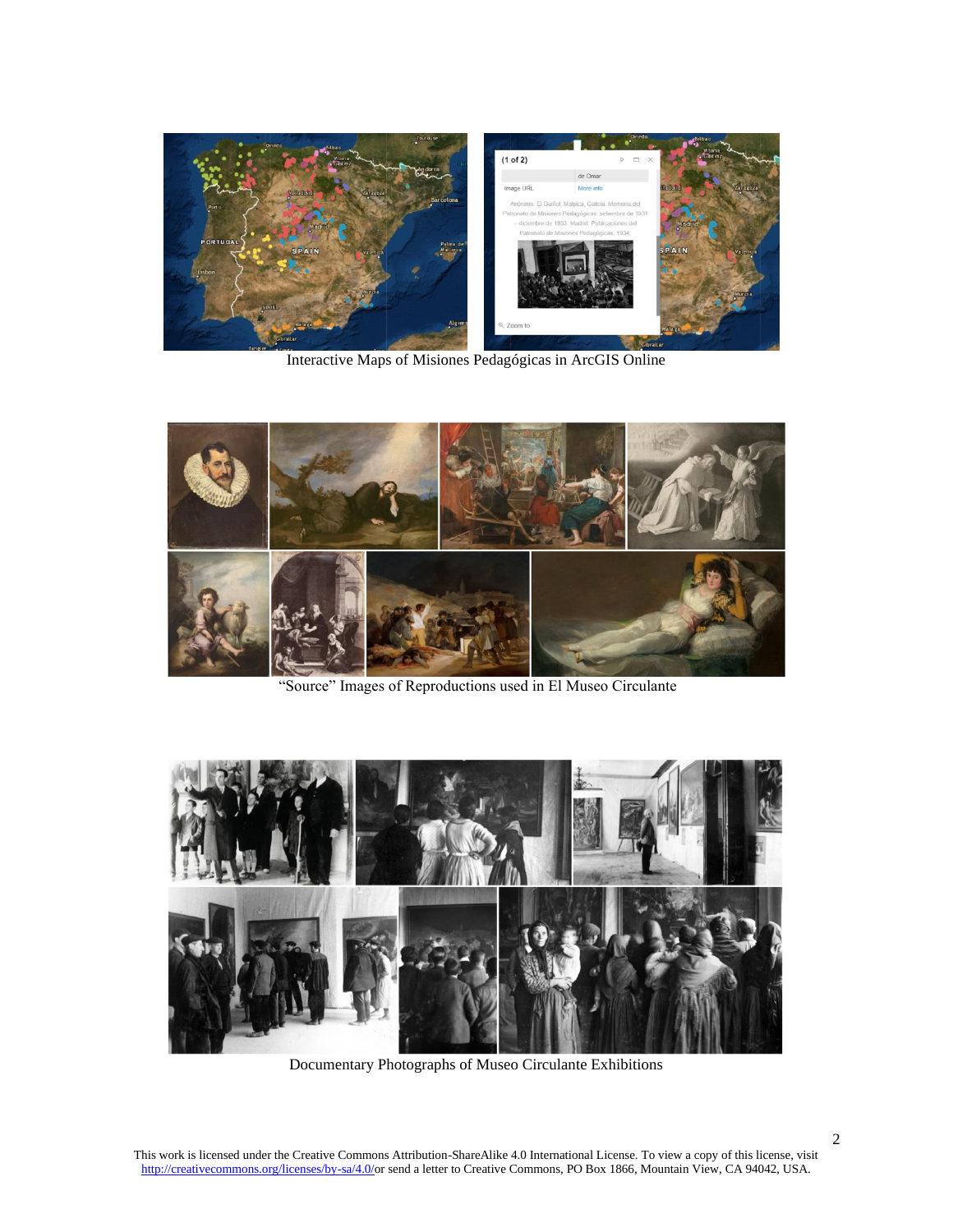# **Meeting 1 Lesson Plan Introduction to Misiones Pedagógicas**

In today's meeting, we will identify some of the activities that comprise the Misiones Pedagógicas. With an interest in locating this social movement in its local context, we also will consider the education reform program from geographical and historical perspectives. What did it mean for college students to go on a "pedagogical mission" in 1930s Spain? How did the Patronato promote this public service opportunity and at whom was it aimed? These are some of the questions that will guide our inquiry today.

# **Desired Learning Outcomes**

- Recognize the significance of discreet visual representations
- Identify a geographical conditions of social activities
- Make positive claims linked to evidence
- Formulate a research question
- Connect findings from hands-on activity to the institution's self-representation in the readings assigned for the class meeting

# **Reading**

"Introducción," "La Misión," "Organización de las Misiones," and "Lo que son las Misiones Pedagógicas." In *[Patronato de Misiones Pedagógicas, septiembre](https://bibliotecadigital.jcyl.es/i18n/consulta/registro.cmd?id=3823)  [1931–diciembre 1933](https://bibliotecadigital.jcyl.es/i18n/consulta/registro.cmd?id=3823)* (Madrid: S. Aguirre, 1934) ix–xiv, 7–15.

# **Archival Activity**

Equipped with a Research Worksheet, we will spend the first half of the class on an interactive mapping activity to be performed with a partner, before reconvening to relate the outcomes of this activity to the readings about the nature of the Misiones Pedagógicas.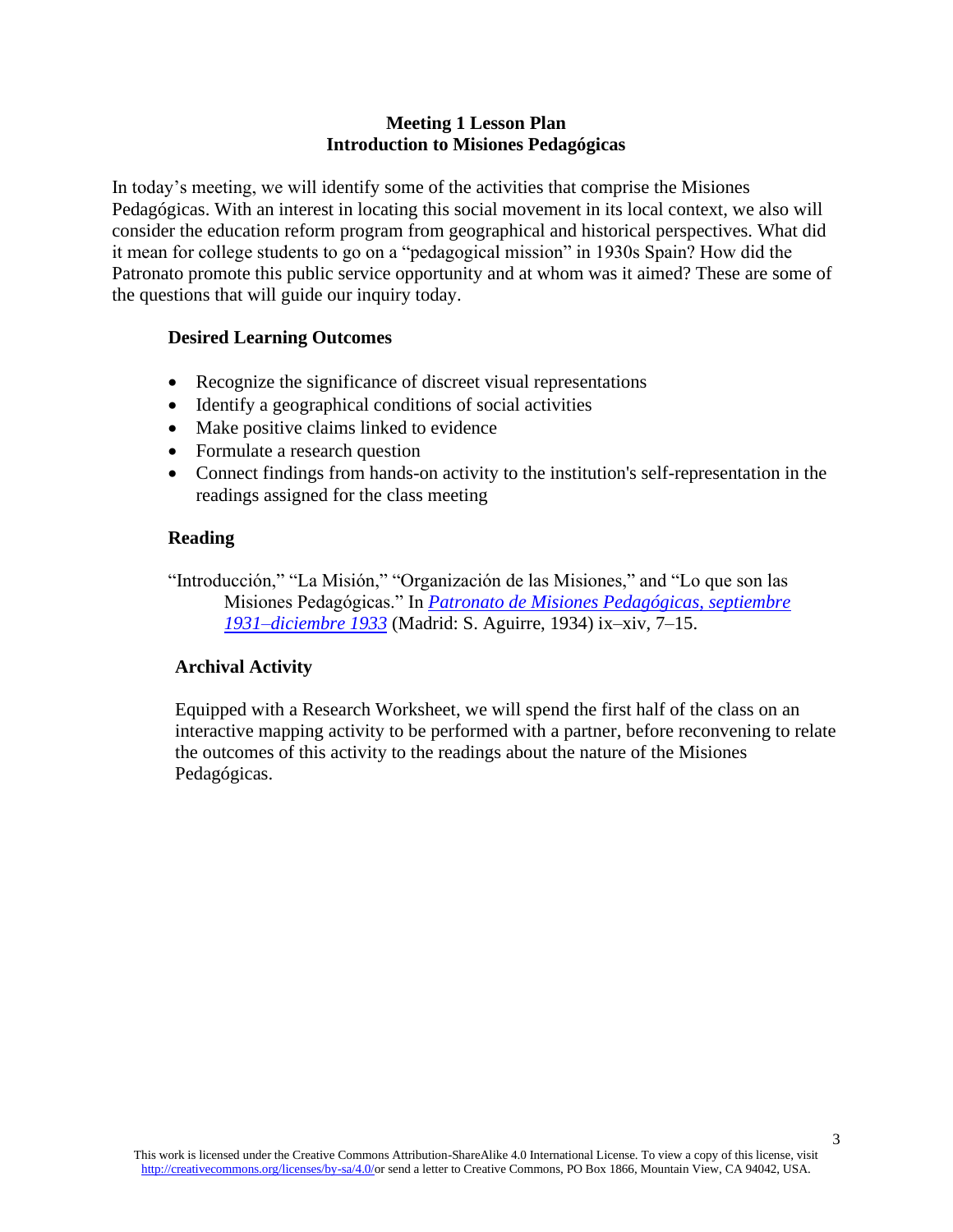| Meeting 1: Research Worksheet <sup>2</sup> | Name |
|--------------------------------------------|------|
| Spanish 333                                | Date |

**Instructions** 

Working with a partner, open the map in ArcGIS titled [Ejercicio de Misiones Pedagógicas](http://dukeuniv.maps.arcgis.com/apps/TimeAware/index.html?appid=71ca3c5445ce41e9aa2e288873927673)  [\(tiempo\).](http://dukeuniv.maps.arcgis.com/apps/TimeAware/index.html?appid=71ca3c5445ce41e9aa2e288873927673) Each cluster of colors represents the activities of missions in their duration in a given province. Allow the map to run through the duration of the reform activities several times. Zoom in and out to explore the geography, and observe closely before answering the following questions.

1) What kind of patterns do you notice in the *duration* of the reform activities from one area to another?

2) Where were the reform activities concentrated the most? Where were they concentrated the least?

3) Based on your observations, characterize the relation of the period of duration of a single mission to the period of duration of the entire reform program.

4) Formulate a first research question, based on the evidence you have studied in the map.

<sup>2</sup> All activities in this class, written or otherwise, occur in Spanish.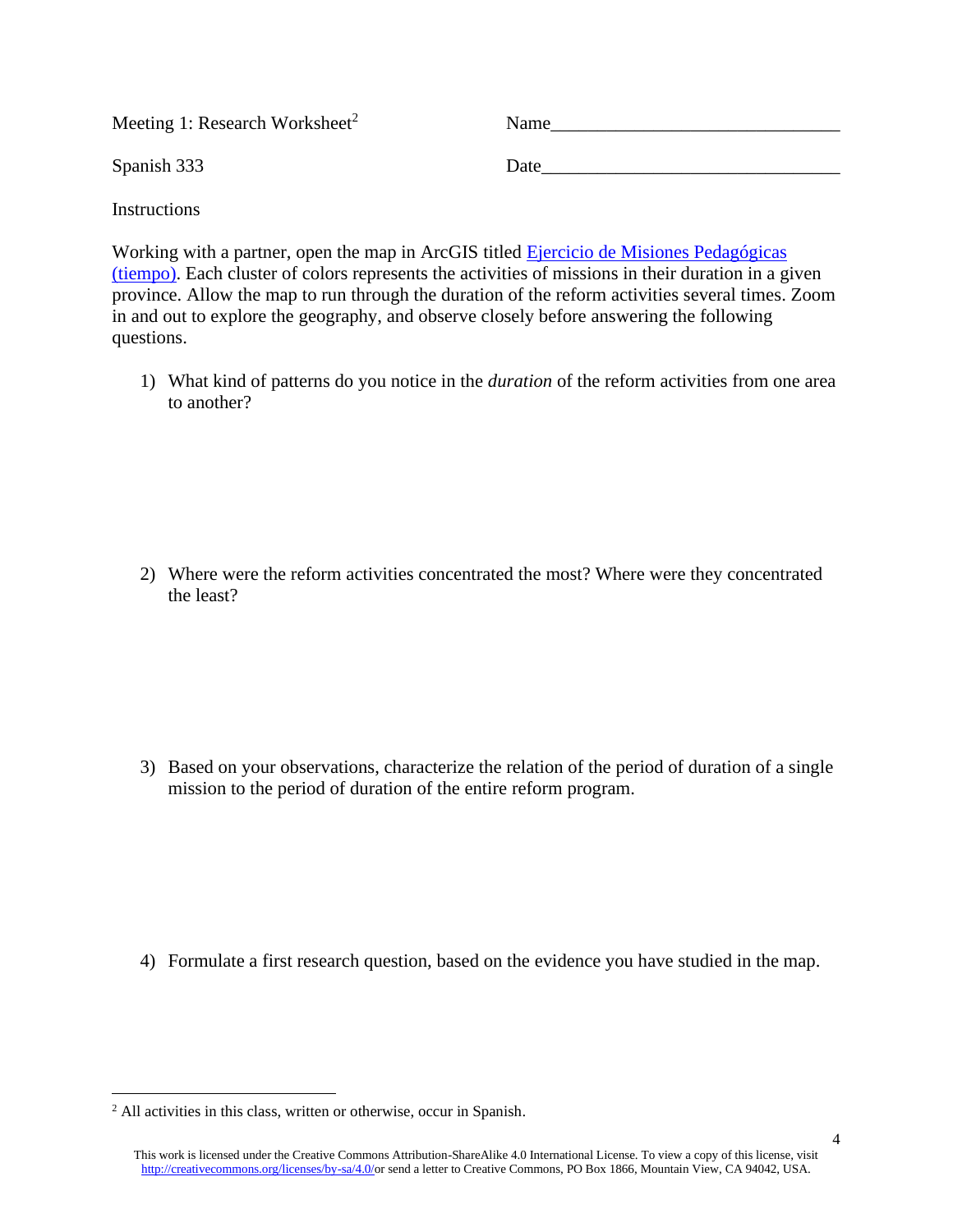# **Meeting 2 Lesson Plan Taking Account and Personal Accounts**

Program Director Manuel Bartolomé Cossío famously preferred to receive oral reports over written reports. He required students and educators who had returned from their "pedagogical missions" to meet with him in person and give their "debriefing," In today's meeting, we will consider some of the accounts that appeared in the *Memorias* in conjunction with accounts recorded in personal letters. This invites us to compare the "official" accounts in the report of the Patronato with personal letters from missionaries (Rafael Dieste and Ramón Gaya).

# **Desired Learning Outcomes**

- Recognize literary conventions in the genre of letter-writing
- Identify differences between *institutional* and *personal* modes of representation
- Link instances of secular missionary work to a geolocation
- Relate historical reform to contemporary civic engagement

### **Readings**

- "Dicen los misioneros." In *Patronato de Misiones Pedagógicas, septiembre 1931– diciembre 1933* (Madrid: S. Aguirre, 1934) pp. 29–60.
- Dieste, Rafael. Letters to Eduardo Dieste. In *Obras completas*, Vol. 5 (A Coruña, Spain: Edicios do Castro, 1995) pp. 57–61.
- Gaya, Ramón. Letters to Juan Guerrero Ruíz. In *Obra Compmleta* Vol. 4. Valencia: Pre-Textos, 2000, 143–59.

# **Activity**

Today, we will begin with a mapping activity that you will perform with a new parnter. Groups will be assigned one of three regions of missionary activities. Using the Research Worksheet, they compile information about your region. We then will reconvene to discuss our findings and to go into some detail about Rafael Dieste and Ramón Gaya.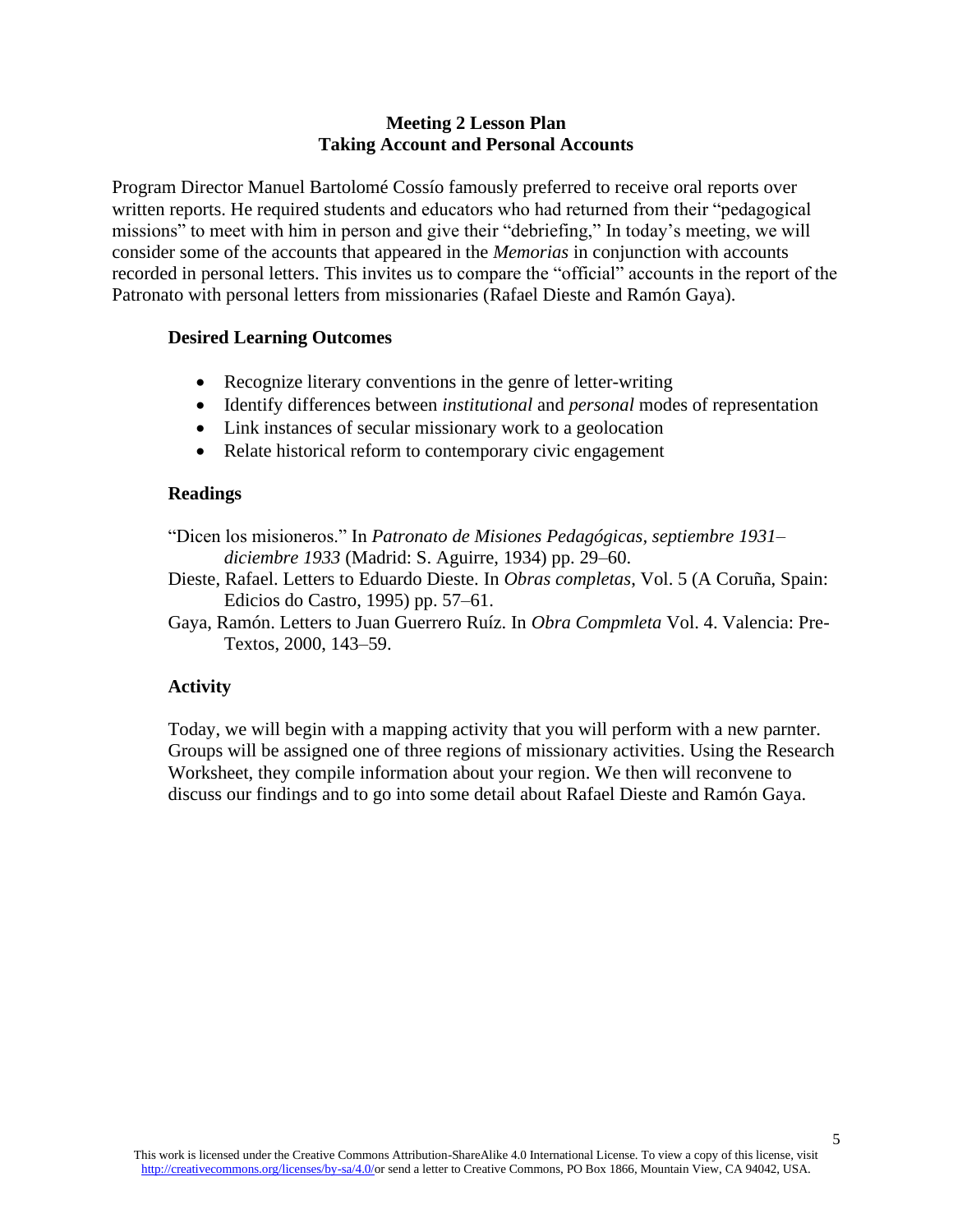| Meeting 2: Research Worksheet | Name |
|-------------------------------|------|
| Spanish 333                   | Date |

**Instructions** 

Working with a different partner from yesterday, open this map in ArcGIS [Ejercicio de Misiones](http://dukeuniv.maps.arcgis.com/apps/TimeAware/index.html?appid=44dab288e14b4f94a225f3862d3ec73f)  [Pedagógicas](http://dukeuniv.maps.arcgis.com/apps/TimeAware/index.html?appid=44dab288e14b4f94a225f3862d3ec73f) which represents all locations visited by the education reform program. Each group will be assigned a province [Segovia, Granada, A Coruña]. Examine the map, paying close attention to geographical features. Click on the locations in your province.

1) Based on the geographical conditions and the information in the pop-ups linked to the locations of reform activities in your province, what do you know about these missions?

2) Based on the findings you have just enumerated, elaborate a series of positive claims.

3) Finally, based on the evidence you have discovered today, what do you still not know? What claims can't you make in good faith with the information you have examined up to this point? Express this in the form of an explicit research question.

**Assignment:** Working individually, you will pursue the line of inquiry that you have developed by forming a research question with your partner in class. To pursue this line of inquiry and to try to answer your question, you will confer with the *Memorias* of the Patronato de Misiones Pedagógicas available [here.](https://bibliotecadigital.jcyl.es/i18n/consulta/registro.cmd?id=3823) Document the steps you take as you follow your line of questioning and summarize it in a short report (300 words) which you will post on the course blog within a week. Remember, negative findings can be as significant as positive findings.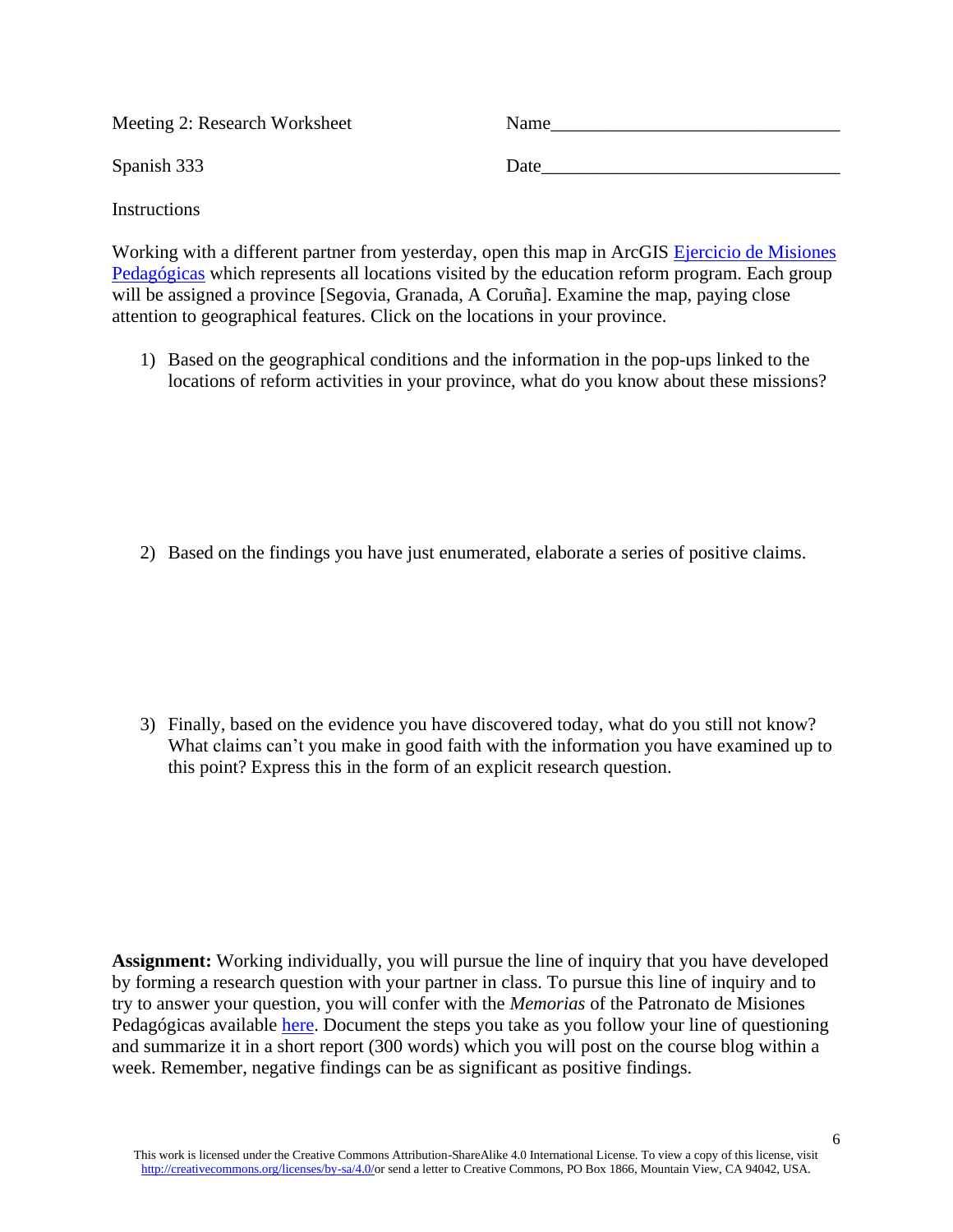# **Meeting 3 Lesson Plan Forms of Reproduction and the Place of Art**

Where does art belong? Who belongs in art? These questions will lead us to examine those activities of Misiones Pedagógicas consolidated in the traveling museum known as El Museo Circulante. It consisted of reproductions (paintings) of original works held by the Museo del Prado, Academia de San Fernando, and Museo Cerralbo. The painters hired by Cossío to make the reproductions, at the invitation of poet Pedro Salinas, were Eduardo Vincente, Juan de Bonafé and Ramón Gaya. The exhibit you will view in preparation for class has been built with image files from the corresponding museum that holds the original paintings. We will begin class with a short discussion on what we saw in the exhibit before diving into an archival activity centered on a second (shorter) exhibit that we will view in groups during class.

# **Desired Learning Outcomes**

- Recall official and personal accounts about the creation and execution of museum
- Identify the subject of paintings and photographs
- Interpret the relevance of background imagery in documentary photographs
- Link composition of documentary photographs to official account in *Memorias*

# **Readings**

"Museo Circulante", *Patronato de Misiones Pedagógicas*, 1934, 103–8.

Dennis, Nigel. " El Museo del Pueblo." In *Las Misiones Pedagógicas, 1931–1936*. Edited by Eugenio Otero Urtaza (Madrid: Publicaciones de la Residencia de Estudiantes, 2006) pp. 329–61.

Gaya, Ramón. Mi experiencia en las Misiones Pedagógicas. Con el Museo del Prado de viaje por España." Lecture given at Residencia de Estudiantes, April 21, 1991. Reproduced in *Las Misiones Pedagógicas, 1931–1936*. Edited by Eugenio Otero Urtaza (Madrid: Publicaciones de la Residencia de Estudiantes, 2006) pp. 372–7. View digital reproduction of *[El Museo Circulante](https://docs.google.com/presentation/d/1K89gENC7fWLiIZZ5txXnKZCAQW-oS4wDanV2R9tQjOw/edit?usp=sharing)*

# **Activity**

Working with a new partner, you will use the Research Worksheet to examine a slide deck of documentary photographs included in the *Memorias* of the Patronato de Misiones Pedagógicas. Paying attention to the subject matter of the paintings and the photographs, you will consider some of the implications that result from the compositions. For the last 25 minutes of the class, we will reconvene to discuss our findings and relate the curatorial practice of the exhibit to the broader goals of the Patronato de Misiones Pedagógicas.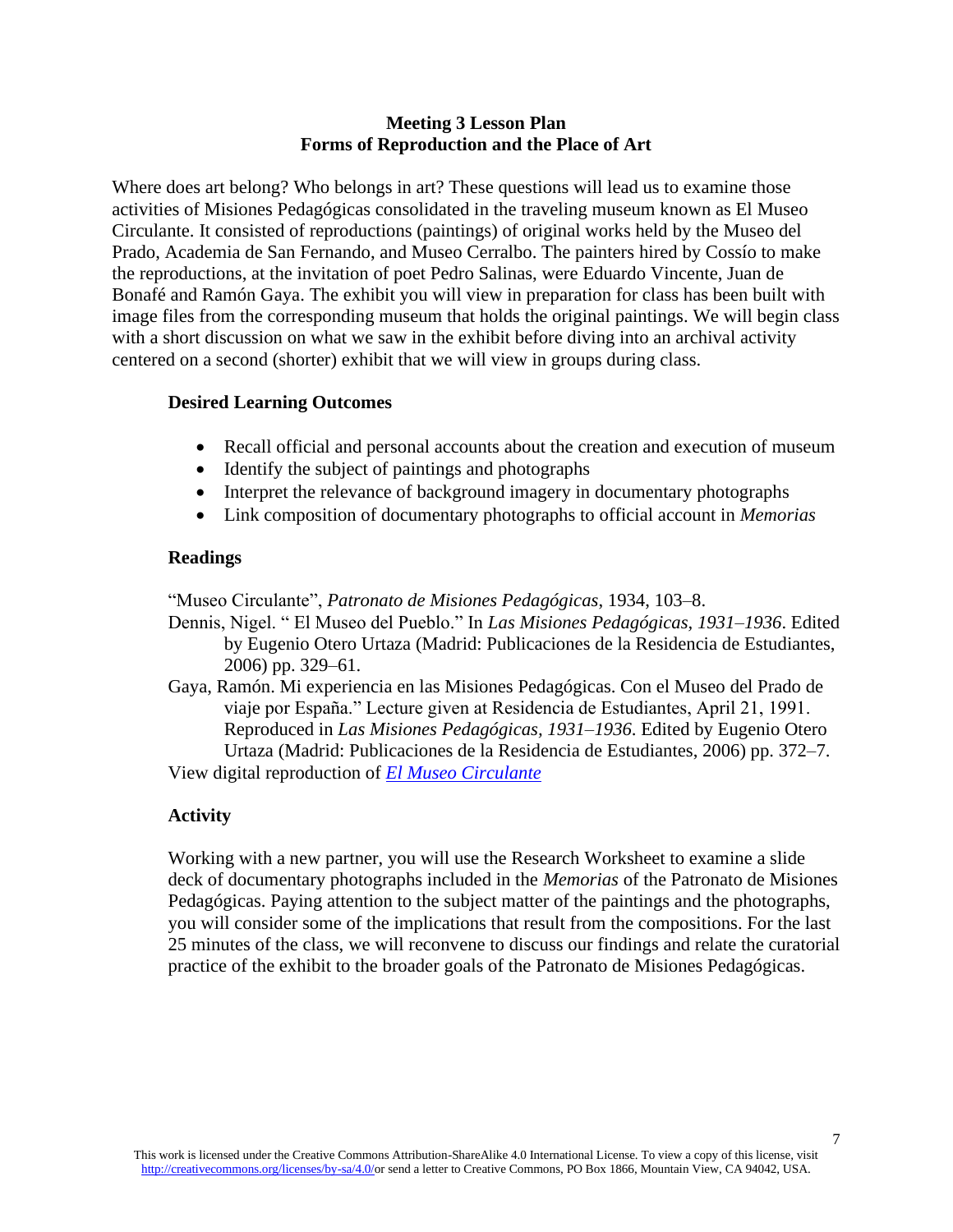| Meeting 3: Research Worksheet | Name |
|-------------------------------|------|
| Spanish 333                   | Date |

With a new partner, open the presentation *[Documenting El Museo Circulante](https://docs.google.com/presentation/d/1rUU_pS3ZE4rDRmgbOz0X6haDkGkdaBcWn1Lwou47gag/edit?usp=sharing)* in Google Slides and click the "Present" button. View the slide deck several times before starting to answer the following questions. Refer to the images constantly as you and your partner formulate responses.

**Instructions** 

1. How would you describe the subject of the photos? What are they about? Characterize as many as you can.

2. Why might the Patronato de Misiones Pedagógicas have included so many photographs of its own art exhibits in the *Memorias*? And what do you think was the target audience of this official report?

3. Describe some of the significant relationships between the people photographed in the traveling museum and the people depicted in the paintings of the exhibits.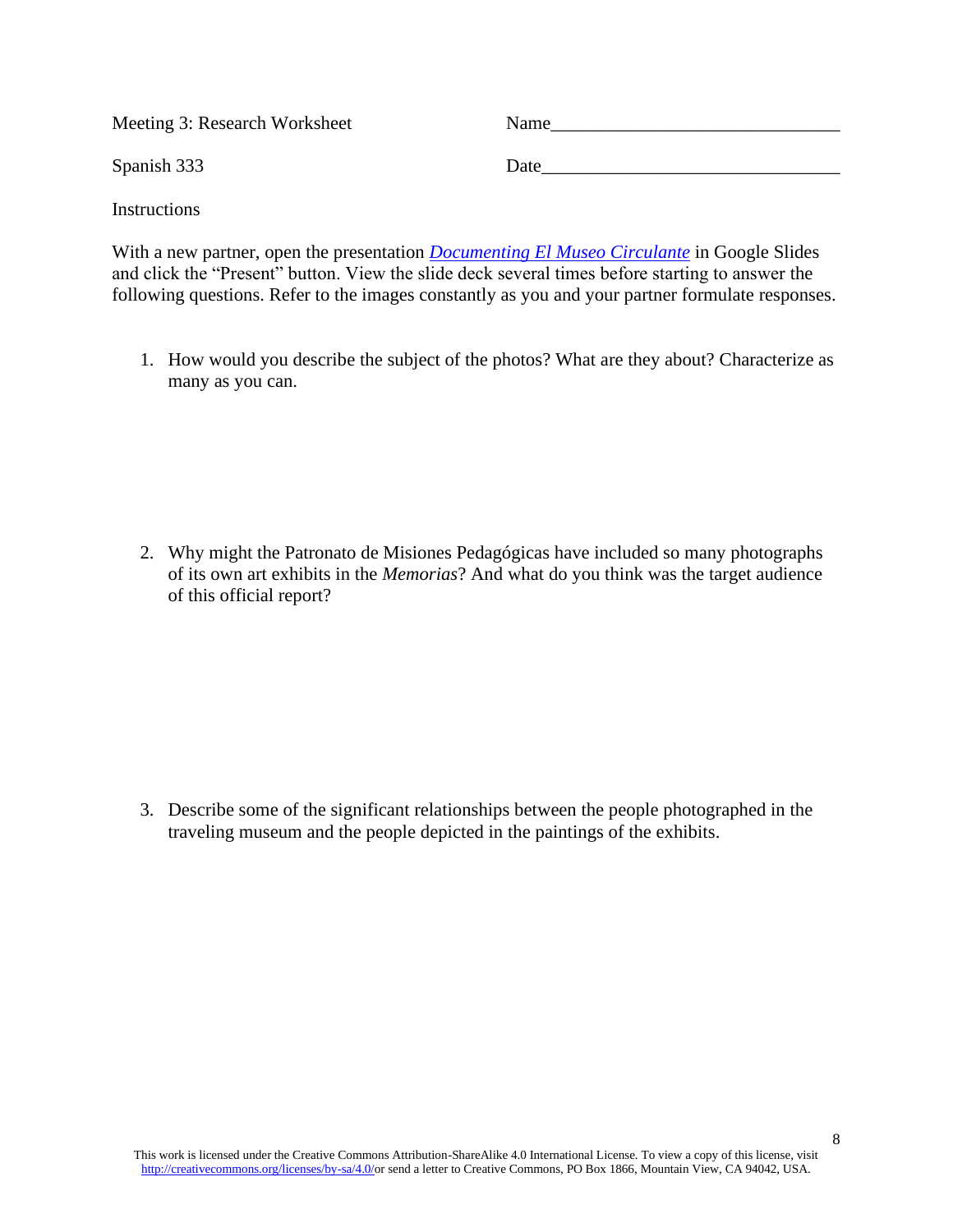# **Meeting 4 Lesson Plan Donated Libraries and the Frontier Ballad**

In today's class, we will discuss the role of libraries in the Misiones Pedagógicas of Spain, paying focal attention to a specific form of poetry included in these collections – *el romance* or frontier ballad – with the objective of inquiring into the justification for including medieval poetry in an early 20th-century popular literacy campaign. Prior to today's meeting, each student will be assigned one of the geographic regions ("cañadas") in Menéndez Pidal and Goyri. We will begin class working in groups on an archival exercise, before moving on all together to consider the role of the printing press in relation to the oral transmission as we evaluate the Patronato's tactical strategy of donating libraries.

# **Desired Learning Outcomes**

- Identify similarities and differences between versions of a poem
- Apply geographical knowledge of the reform program to ethnographic literature
- Connect modes of literary production to social conditions
- Evaluate the decision to include "La loba parda" in the missions' curriculum
- Suggest the mission site most appropriate for your version of the poem

### **Readings**

"Servicio de Bibliotecas," *Patronato de Misiones Pedagógicas*, 1934, 61–70.

Anonymous. "La loba parda." In *Romancero tradicional de las lenguas hispánicas (español, portugués, catalán, sefardí)*. Vol. 9. Edited by Ramón Menéndez Pidal and María Goyri (Madrid: Gredos, 1957). Transcriptions from Cañada de la Vizana, 27–56; Cañada Real of Eastern Soria, 161–80; or Cañada Real of Segovia, pp. 127–60.

Zambrano, María. "El Libro." In *Las palabras del regreso*, edited by Mercedes Gómez Blesa. Madrid: Cátedra, 2009, pp. 179–84.

# **Activity**

For this activity you will work in groups of three. Each student has been assigned readings from one of the *cañadas* covered by Menéndez Pidal and Goyri. The objective is for each student to present their findings to the other group members, so that each group has a broader idea of the poems that were collected. As a group, use the Research Worksheet to guide your inquiry and prepare to present your findings when we reconvene for the last 25 minutes of the class, to discuss the literacy objectives of the program and how these relate to the activities in the missions.